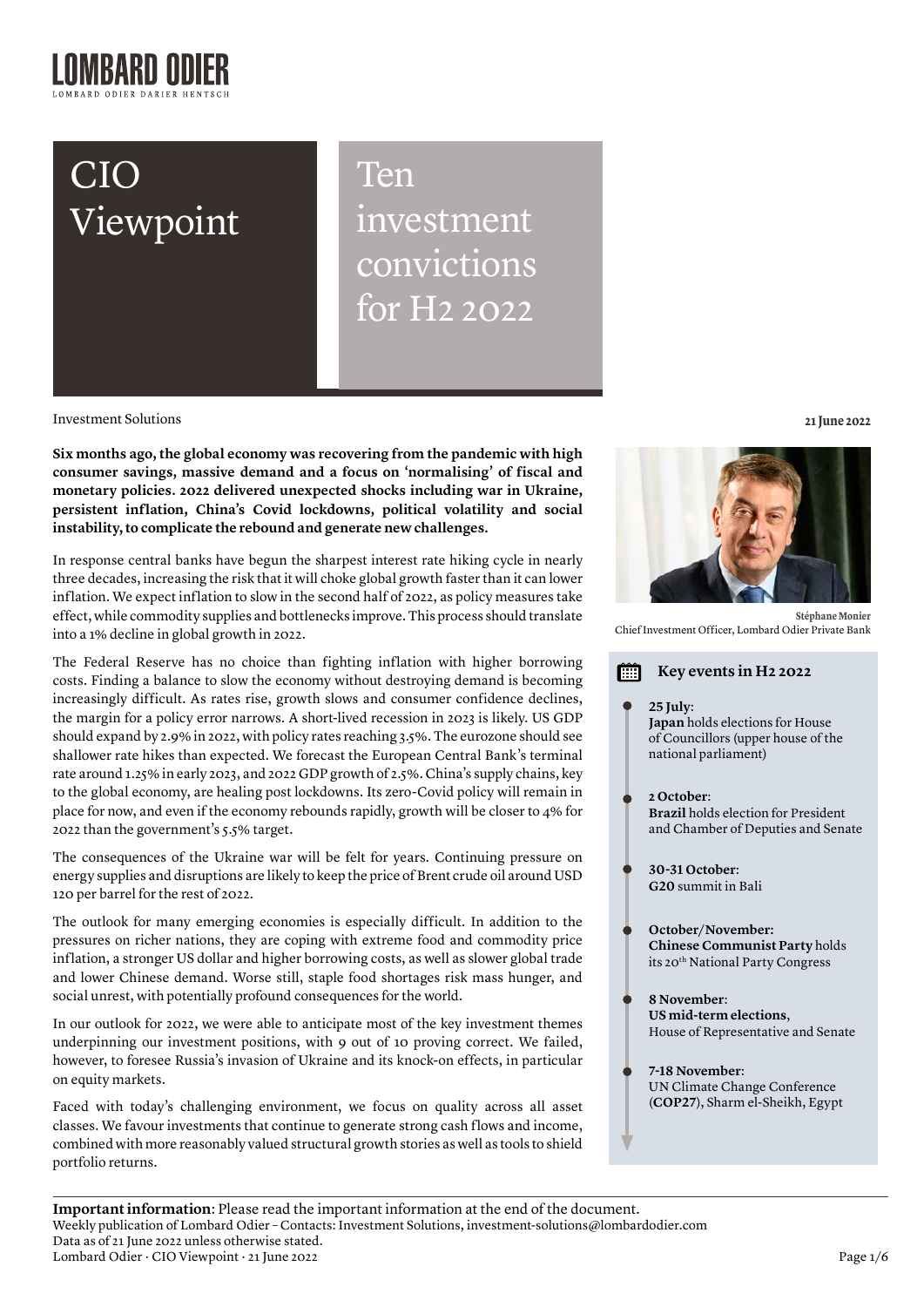#### CIO Viewpoint



# **1. Keep a quality bias in portfolios**

Faced with the current complex environment, we focus on quality across all asset classes. We favour investments with strong cash-flow generation and low leverage as the cost of capital rises, combined with more reasonably valued structural growth stories as well as tools to shield portfolio returns.



We began 2022 with a cautious outlook for fixed income that has slowly turned more constructive as interest rates rise and corporate credit spreads widen. We stay up-in-quality in corporate credit with a focus on income, where investment grade credit and government bonds appear increasingly attractive for a variety of scenarios. Yields for global investment grade credit are at their highest levels in over a decade and we have built positions in this segment. As the risk of recession rises, so does the risk of defaults for the most indebted corporates. Investors should remain cautious on high yield credits for now. In emerging markets, we remain broadly neutral, with an underweight in Chinese government debt, that has seen its yield advantage over US Treasuries reverse, and are overweight Brazilian sovereign bonds, which should continue to provide attractive return.

# **3. Also favour value and quality in equities**

Global equity valuations have declined in line with higher capital costs, while earnings have continued to grow strongly. Any earnings disappointment or higher real rates threaten the outlook. Profitability, strong cash flow generation, low debt and liquidity needs, high and stable margins, are some of the elements we look for in equities. We prefer value names in energy, financial services, industrials, materials, miners and the defensive sectors of healthcare and utilities. We have cut small capitalisation, European and emerging market exposures outside China. Higher inflation and tighter financial conditions, plus the strong dollar, are weighing on emerging market growth and earnings expectations. Value stocks and the UK market remain more insulated, and may benefit from high commodity prices. It is important to differentiate within technology names, favouring companies that are better placed to pass on higher costs to clients, enjoy strong cash flows and predictable earnings.



# **4. Build asymmetric portfolio profiles**

Options strategies such as put spreads on US and European equity indices can offer a portfolio some shelter from further drawdowns. We believe that it makes sense to remain neutral on equity markets. If central banks manage to tighten policy without triggering a recession, markets should gradually rebound from here given the degree of repricing that has already taken place. If on the other hand they fall into recession, further losses cannot be ruled out. We want to shield portfolios for the latter. Our hedging solutions have proven valuable portfolio additions to date, and we continue to extend them based on market conditions.



# **5. Favour Chinese equities over broader emerging market exposures**

China's equities offer a rare bright spot in markets. Earlier in the year, they had underperformed other emerging markets and valuations fell. The situation has now improved. China's central bank is cutting interest rates, a regulatory crackdown appears to be waning, disruptions from Covid are healing, housing market debt levels are improving and the government is working to stabilise the economy ahead of its Congress later this year. In mid-May, we sold a 2% allocation to emerging market equities in favour of Chinese stocks.



World Economic Indicator (left hand scale) -

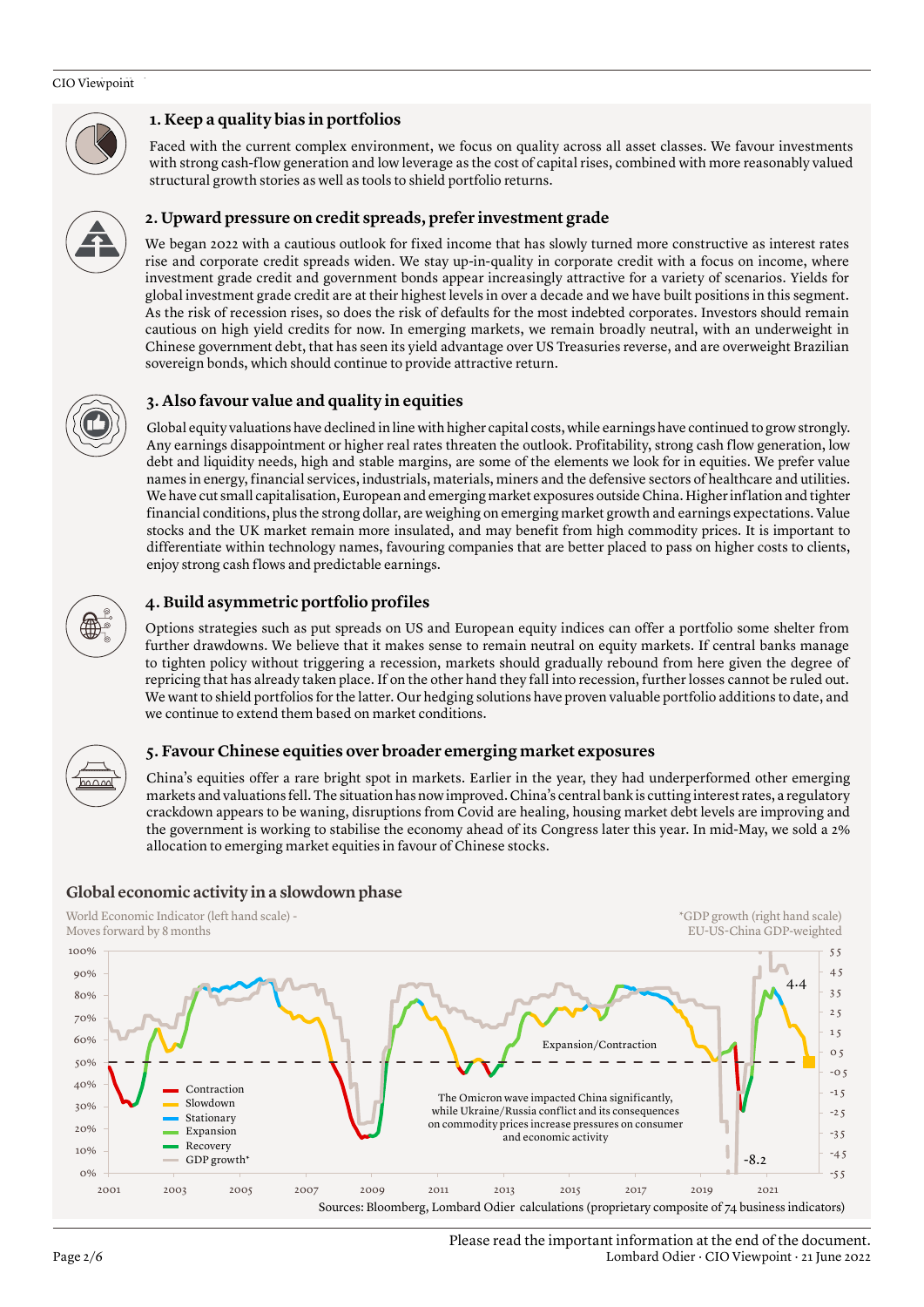

# **6. Invest in a diversified basket of commodities**

As a tool against the effects of high inflation in portfolios, we continue to favour exposure to a diversified basket of commodities. In contrast with the past 20 years, commodity markets are now more supply-driven, meaning that prices could remain supported even if demand slows. Raw materials have suffered from supply disruptions following the Ukraine war, with prices spiking in many commodities. Specifically, we like industrial metals, which continue to benefit from governments' investments into developing infrastructure projects and the economic transition to decarbonise sources of energy, a multi-year trend. China's reopening economy should also support demand tactically. We remain underweight gold, which is being pushed and pulled by higher inflation, market uncertainty, rising rates and the dollar's strength.



# **7. US dollar strength is set to continue**

The US currency is likely to remain strong in the second half of 2022 as interest rates rise. The dollar should stay well supported by uncertainties and as markets price in tighter monetary conditions. Historically, the dollar has proven a hedge against stagflation risks. A long-dollar exposure should offer a cushion in portfolios, and we expect the eurodollar to reach 1.02 towards the end of 2022 as liquidity tightens and growth slows worldwide.



# **8. Volatility to persist – tactical, active portfolio strategies remain critically important**

Tighter financial conditions, political instability and the risk of a monetary policy misstep mean that market volatility will persist. We believe in expressing convictions through active management. This demands a broader set of investment tools to combat the threats to a portfolio's returns, including alternatives such as hedge funds, convex credit strategies, and a focus on sustainability. These strategies can provide de-correlated sources of performance from broader public markets. As always, tactical discipline remains key as asset allocations need to adapt quickly to reflect rapidly evolving market conditions and opportunities.



# **9. European direct real estate as an inflation buffer**

Direct investments in European residential real estate offer another tool to lower portfolio volatility and combat the impact of inflation. In addition, exposure to the asset class can provide a regular revenue stream and the logistics sector in particular is in short supply, and so offers interesting yields.



# **10. Sustainability will continue to drive portfolio opportunities**

Most sustainability-oriented firms that offer longer-term engineering solutions and earnings growth suffered as the cost of capital rose. The energy transition is accelerating, not slowing down, following the Ukraine war. European governments will invest in alternative energy sources, and as a result, we expect renewable energy firms to report positive earnings. Today's volatility offers a window of opportunity to position portfolios to benefit from the decarbonisation transition in years to come. Sustainability remains the greatest investment opportunity of our generation.

# **Uncertainties to fuel more volatility**

Stocks, bonds and FX volatility, as measured by key indices



#### Please read the important information at the end of the document. Lombard Odier · CIO Viewpoint · 21 June 2022 Page 3/6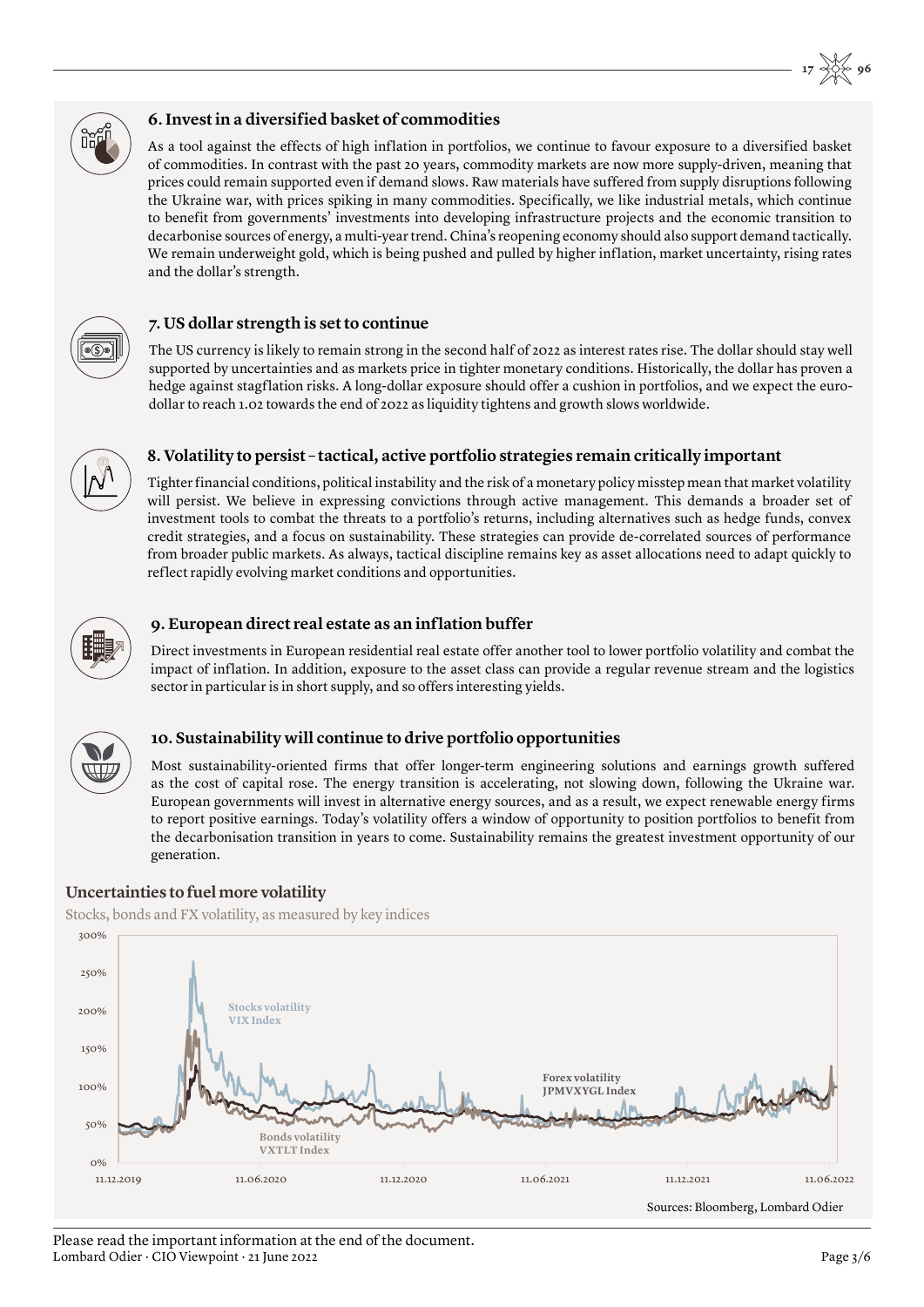### **Important information**

This is a marketing communication issued by Bank Lombard Odier & Co Ltd (hereinafter "Lombard Odier"). It is not intended for distribution, publication, or use in any jurisdiction where such distribution, publication, or use would be unlawful, nor is it aimed at any person or entity to whom it would be unlawful to address such a marketing communication. This marketing communication is provided for information purposes only. The contents of this marketing communication have not been reviewed by any regulatory authority in any jurisdiction. It does not constitute an offer or a recommendation to subscribe, purchase, sell or hold any security or financial instrument. It contains the opinions of Lombard Odier, as at the date of issue. **These opinions and the information contained herein do not take into account an individual's specific circumstances, objectives, or needs. No representation is made that any investment or strategy is suitable or appropriate to individual circumstances or that any investment or strategy constitutes personalised investment advice to any investor.** Each investor must make his/her own independent decisions regarding any securities or financial instruments mentioned herein. Tax treatment depends on the individual circumstances of each person and may be subject to change in the future. Lombard Odier does not provide tax advice. Therefore, you must verify the above and all other information provided in the marketing communication or otherwise review it with your external tax advisors. Some investment products and services, including custody, may be subject to legal restrictions or may not be available worldwide on an unrestricted basis. The information and analysis contained herein are based on sources considered reliable. Lombard Odier uses its best effort to ensure the timeliness, accuracy, and comprehensiveness of the information contained in this marketing communication. Nevertheless, all information and opinions as well as the prices, market valuations and calculations indicated herein may change without notice.

**Investments are subject to a variety of risks**. Before entering into any transaction, an investor should consult his/her investment advisor and, where necessary, obtain independent professional advice in respect of risks, as well as any legal, regulatory, credit, tax, and accounting consequences. The investments mentioned in this marketing communication may carry risks that are difficult to quantify and integrate into an investment assessment. In general, products such as equities, bonds, securities lending, forex, or money market instruments bear risks, which are higher in the case of derivative, structured, and private equity products; these are aimed solely at investors who are able to understand their nature and characteristics and to bear their associated risks. On request, Lombard Odier will be pleased to provide investors with more detailed information concerning risks associated with given instruments. **Past performance is no guarantee of current or future returns, and the investor may receive back less than he/she invested**. The value of any investment in a currency other than the base currency of a portfolio is subject to the foreign exchange rates. Exchange rates may fluctuate and adversely affect the value of the investment when it is realised and converted back into the investor's base currency. The liquidity of an investment is subject to supply and demand. Some products may not have a well-established secondary market or in extreme market conditions may be difficult to value, resulting in price volatility and making it difficult to obtain a price to dispose of the asset. **This marketing communication is not issued by the organisational unit of the Bank Lombard Odier & Co Ltd responsible for the production of financial research**, as defined under the Swiss Bankers Association Directives on the Independence of Financial Research. Consequently, it is not prepared in accordance with the provisions of the referred Directives or any other legal requirements designed to promote the independence of the production of financial research. Opinions expressed in this marketing communication may differ from the opinions expressed by other divisions of Lombard Odier, including Bank Lombard Odier & Co Ltd's Research Department. Nevertheless, if opinions from financial analysts belonging to the Research Department are contained herein, such analysts attest that all of the opinions expressed accurately reflect their personal views about any given instruments. In order to ensure their independence, financial analysts are expressly prohibited from owning any securities that belong to the research universe they cover. Lombard Odier may hold positions in securities as referred to in this marketing communication for and on behalf of its clients and/or such securities may be included in the portfolios of investment funds as managed by Lombard Odier or affiliated Group companies. Lombard Odier recognises that conflicts of interest may exist as a consequence of the distribution of financial instruments or products issued and/or managed by entities belonging to the Lombard Odier Group. Lombard Odier has a Conflict of Interests policy to identify and manage such conflicts of interest.

**European Union Members**: This marketing communication has been approved for use by Lombard Odier (Europe) S.A. in Luxembourg and by each of its branches operating in the following territories: **Belgium**: Lombard Odier (Europe) S.A. Luxembourg • Belgium branch; **France**: Lombard Odier (Europe) S.A. • Succursale en France; **Italy**: Lombard Odier (Europe) S.A. • Italian Branch; **Spain**: Lombard Odier (Europe) S.A. • Sucursal en España. Lombard Odier (Europe) S.A. is a credit institution authorised and regulated by the Commission de Surveillance du Secteur Financier (CSSF) in Luxembourg. In addition, this marketing communication has also been approved for use by the following entity domiciled within the European Union: **Spain**: Lombard Odier Gestión (España) S.G.I.I.C., S.A.U., an investment management company authorised and regulated by the Comisión Nacional del Mercado de Valores (CNMV), Spain.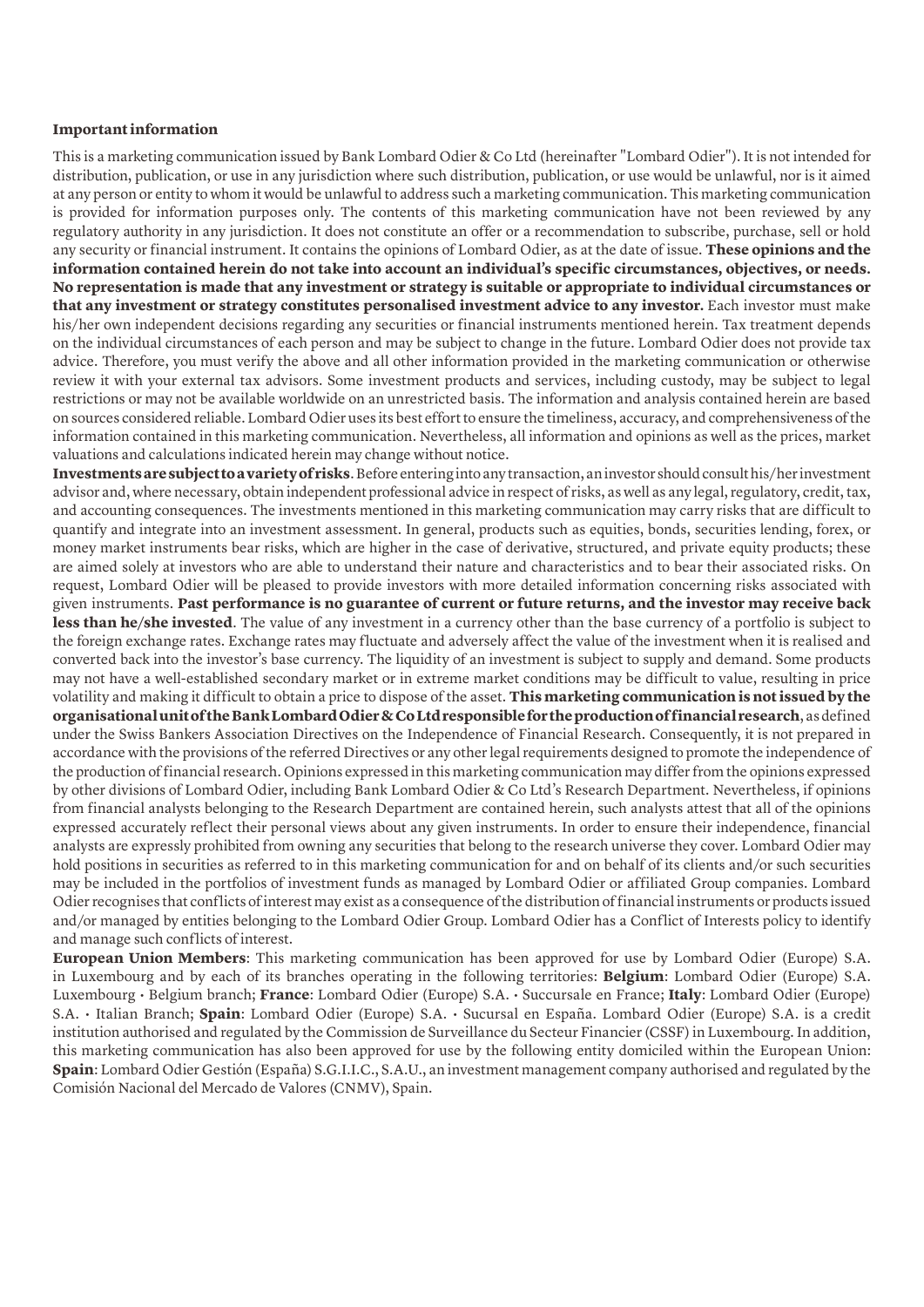**Hong Kong**: This marketing communication is distributed in Hong Kong by Lombard Odier (Hong Kong) Limited, a licensed corporation registered by the Securities and Futures Commission of Hong Kong ("SFC") to carry on Type 1, Type 4 and Type 9 regulated activities under the Securities and Futures Ordinance ("SFO") in Hong Kong.

**Singapore**: This marketing communication is distributed in Singapore by Lombard Odier (Singapore) Ltd for the general information of accredited investors and other persons in accordance with the conditions specified in Sections 275 and 305 of the Securities and Futures Act (Chapter 289). Recipients in Singapore should contact Lombard Odier (Singapore) Ltd, an exempt financial adviser under the Financial Advisers Act (Chapter 110) and a merchant bank regulated and supervised by the Monetary Authority of Singapore, in respect of any matters arising from, or in connection with this marketing communication. The recipients of this marketing communication represent and warrant that they are accredited investors and other persons as defined in the Securities and Futures Act (Chapter 289). **This advertisement has not been reviewed by the Monetary Authority of Singapore. Panama**: This marketing communication has been approved for use in Panama by Lombard Odier (Panama) Inc., an entity authorised and regulated by the Superintendencia del Mercado de Valores de Panamá. Licensed to operate as an Investment Adviser. Res. SMV No.528-2013.

**Israel**: This marketing communication has been approved for use in Israel by the Israel Representative Office of Bank Lombard Odier & Co Ltd, an entity not supervised by the Bank of Israel, but by the Swiss Financial Market Supervisory Authority, which supervises the activities of Bank Lombard Odier & Co Ltd.

**South Africa**: This marketing communication has been approved for use in South Africa by the South Africa Representative Office of Bank Lombard Odier & Co Ltd, an authorised financial services provider Registration number 48505.

**Switzerland**: This marketing communication has been approved for use in Switzerland by Bank Lombard Odier & Co Ltd Geneva, a bank and securities firm authorised and regulated by the Swiss Financial Market Supervisory Authority (FINMA).

**United Kingdom**: This marketing communication has been approved for use in the United Kingdom by Lombard Odier (Europe) S.A. – UK Branch, a bank authorised and regulated by the Commission de Surveillance du Secteur Financier ("CSSF') in Luxembourg and authorised in the UK by the Prudential Regulation Authority ('PRA'). Subject to regulation by the Financial Conduct Authority ('FCA') and limited regulation by the Prudential Regulation Authority. Financial Services Firm Reference Number 597896. **Details about the extent of our authorisation and regulation by the Prudential Regulation Authority and regulation by the Financial Conduct Authority are available from us on request.**

**United States**: Neither this document nor any copy thereof may be sent to, taken into, or distributed in the United States of America, any of its territories or possessions or areas subject to its jurisdiction, or to or for the benefit of a United States Person. For this purpose, the term "United States Person" shall mean any citizen, national or resident of the United States of America, partnership organised or existing in any state, territory or possession of the United States of America, a corporation organised under the laws of the United States or of any state, territory or possession thereof, or any estate or trust that is subject to United States Federal income tax regardless of the source of its income.

This marketing communication may not be reproduced (in whole or in part), transmitted, modified, or used for any public or commercial purpose without the prior written permission of Lombard Odier.

**Data protection:** You may be receiving this communication because you have provided us with your contact details. If this is the case, note that we may process your personal data for direct marketing purposes. If you wish to object to this processing, please address your objection to the Group's Data Protection Officer: Bank Lombard Odier & Co Ltd, Group Data Protection Officer, 11, Rue de la Corraterie, 1204 Geneva, Switzerland. E-Mail: group-dataprotection@lombardodier.com. For more information on Lombard Odier's data protection policy, please refer to www.lombardodier.com/privacy-policy.

© 2022 Bank Lombard Odier & Co Ltd – all rights reserved. *Ref. LOCH/LOESA/LOASIA-MWNPR-en-032022*.